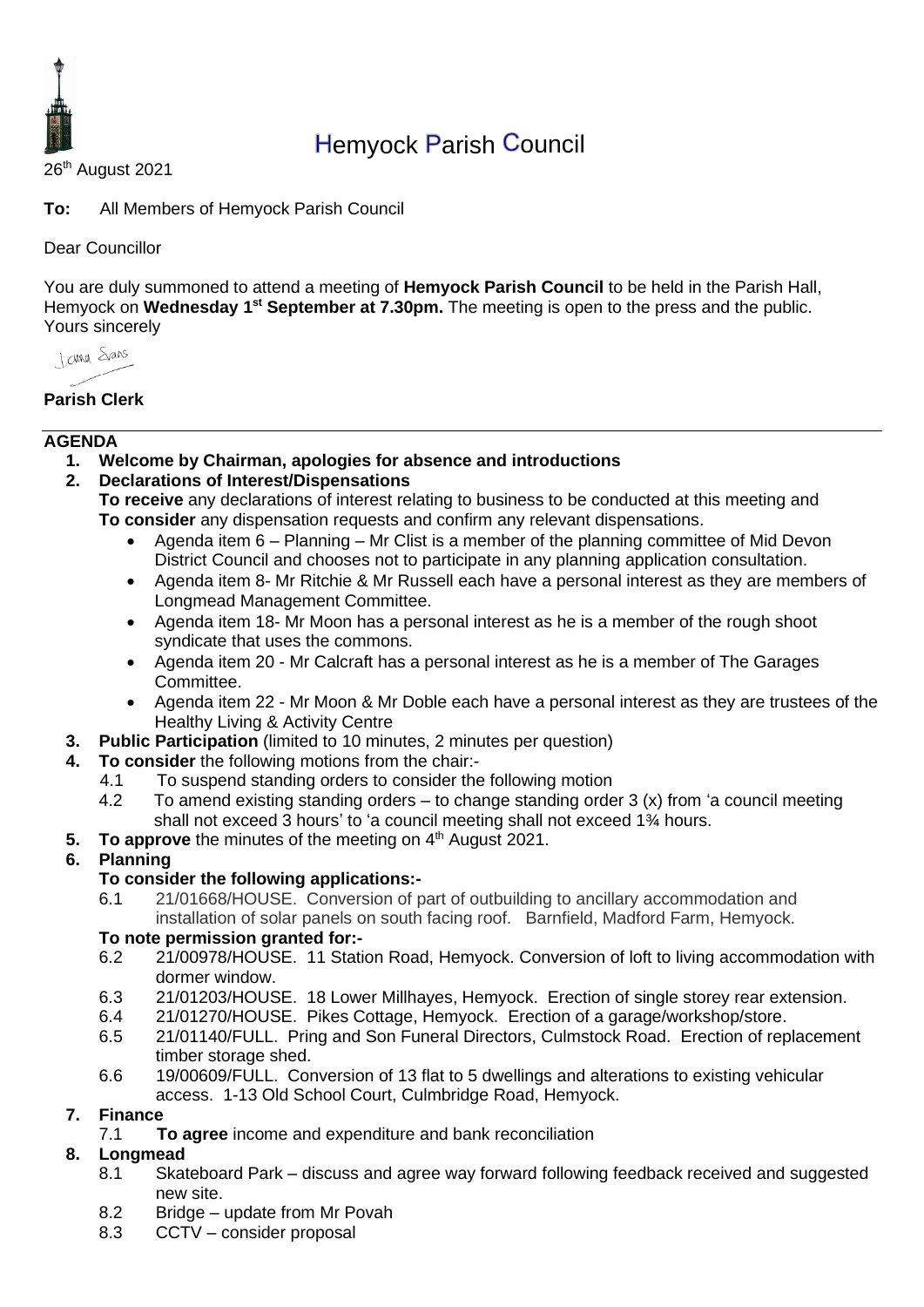# **9. Correspondence**

#### **To consider**

9.1 request from Reef & Beef to have a weekly pitch at Longmead to replace Soul Food.

### **10. Community Land**

10.1 To receive an update following site meeting.

### **11. Matters Arising**

11.1 pavement to school – update from clerk

### **12. County Council Report**

- **To note** Councillor Radford's report.
- **13. District Council Report To note** Councillor Clist's report

#### **14. Clerk Update**

- **To receive** update from Clerk
- 14.1 Casual Vacancy
- 14.2 External Audit complete.
- **15. Highways**
	- **To receive** any relevant information
	- 15.1 Highway policy noted.
- **16. Cemetery** 
	- **To receive** any relevant information

### **17. Footpaths**

**To receive** any relevant information.

- **18. Commons Management Group CMG**
- **To receive** any relevant information.

## **19. Village Maintenance**

- **To receive** any relevant information.
- 19.1 Tender update from clerk.
- 19.2 **To discuss and agree** additional tasks

#### **20. Garages Youth Project To receive** any relevant information

- **21. Blackdown Hills Parish Network To receive** any relevant information
- **22. Blackdown Healthy Living & Activities Centre To receive** any relevant information

22.2 Crash Barrier in car park – update from Mr Povah/Mr Ritchie.

#### **23. Asset Management To receive** any relevant information 23.1 Purple Peril/Basketball Hoop – update from clerk

### **24. Items raised by chairman**

- **25. Items raised by councillors**
- **26. Public Participation**
- **27. PR**
- **28. Date of Next Council Meeting – Wednesday 6 th October 2021 at 7.30pm, Parish Hall, Hemyock**
- **29. Exclusion of public & press –** Chair moved that under Section 1, Paragraph 2 of The Public Bodies (Admission to Meetings) Act 1960 the press and public be excluded from the meeting for this item of business because publicity would be prejudicial to the public interest by reason of the confidential /sensitive nature of the business to be transacted.

### **30. Overage Clause – Old Station Yard Site**

30.1 to discuss quotations received and agree appointment

### **31. Community Land**

31.1 Access – to receive update from Mr Barton. Agree next steps